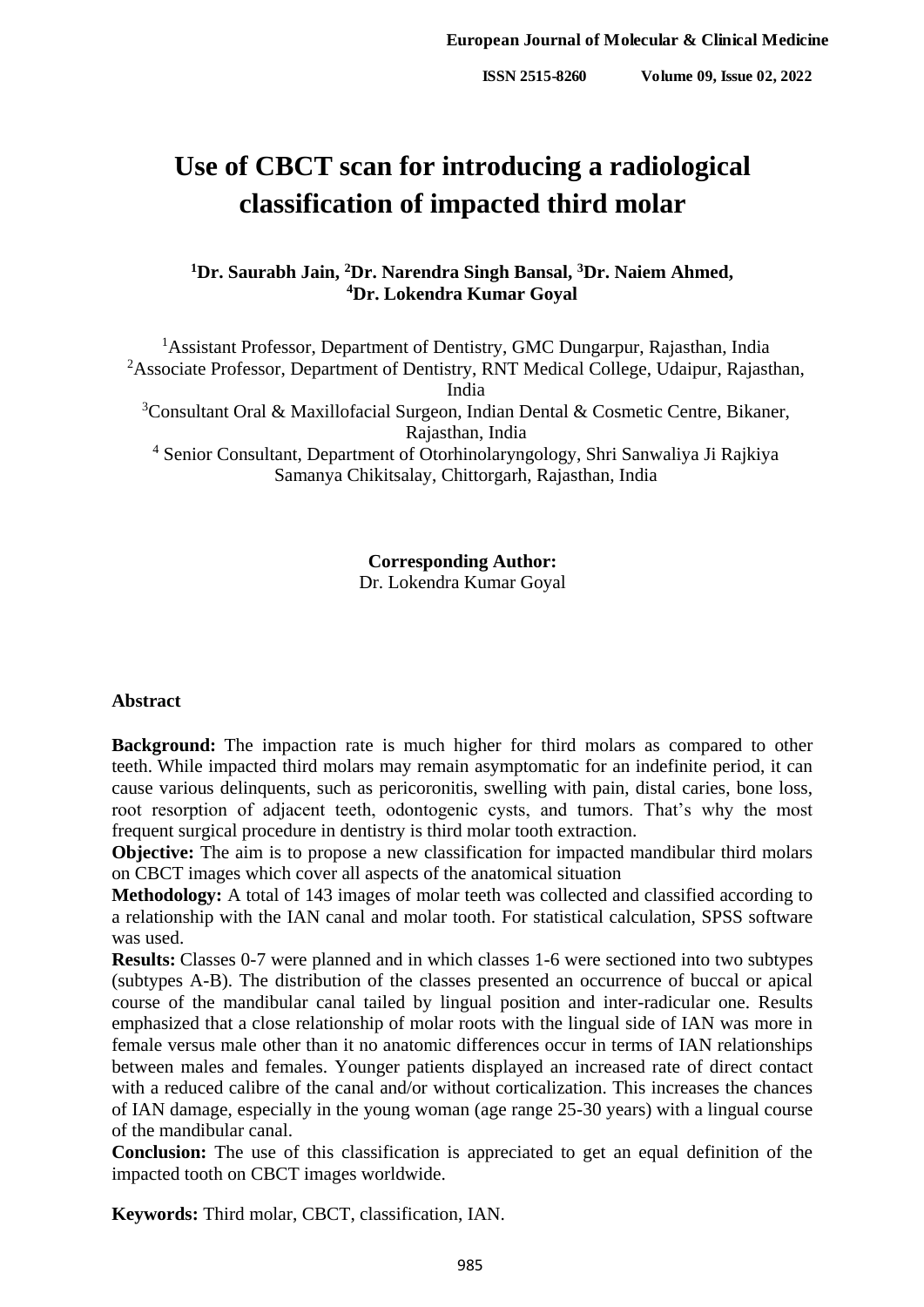**ISSN 2515-8260 Volume 09, Issue 02, 2022**

## **Introduction**

The third molar tooth is situated at the end of the lower or upper jaw. It breaks out at the age of 17-23 years. It is also named as a wisdom tooth  $[1]$  Impaction of a tooth is an uncontrolled situation where a tooth fails to attain its regular serviceable position. The reason behind this tooth impaction in the jaw is malposition, physical barrios, small space, or other impairments  $[2]$ . The impaction rate is much higher for third molars as compared to other teeth. While impacted third molars may remain asymptomatic for an indefinite period, it can cause various delinquents, such as pericoronitis, swelling with pain, distal caries, bone loss, root resorption of adjacent teeth, odontogenic cysts and tumors. That's why the most frequent surgical procedure in dentistry is third molar tooth extraction [3].

Conversely, complications after surgery are more severe, and the signs and disorders do not resolve without additional management. If excessive force is applied during wisdom tooth extraction it may lead to prolonged temporomandibular joint disorder after surgery, because of disc dislocation or traumatic soreness around the joint complex. Additionally, loss of blood clots during extraction can cause alveolar Osteitis (Dry socket) which is a delayed healing, inflammatory complication. The bad odor from the mouth, dull throbbing pain, and/ or mentioned the pain to the ear or adjacent teeth without any infection are the most common symptoms related to dry socket disorder. These issues increased the cost of treatment and hospital visits [4].

The third molar tooth extraction source to the injury of the inferior alveolar nerve (IAN) is increased with the closeness of the mandibular canal (MC) to the root of the third molar  $[5, 6]$ . It can be reduced by proper planning and evaluation of the risk of IAN. To get a clear picture of soft tissues and IAN dentists use radiography methods  $[7, 8]$ .

Nerves are involved with the third molar teeth, which makes the extraction process complicated. To overcome this problem radiology is introduced in dentistry. The conventional CT or cone-beam CT (CBCT) can express the mandibular canal's relationships with the molar teeth in a term of buccal/ lingual direction <sup>[9]</sup>. But the higher cost and higher dose of medicine is the main disadvantage associated with this treatment  $[10]$ . Recent advancements in the technology of, CBCT avail 3D pictures of teeth with less amount of radiation dose as compared to conventional CT, which makes it more popular among the other methods  $[11, 12]$ . This technique is used in implants insertion, orthodontics, endodontics and oral and maxillofacial surgery [13, 14].

## **Materials and Methods**

**Subject:** A total of 200 patients were selected for study purposes whose third molar extraction surgery was done under the supervision of the senior doctor. A duly filled consent form was collected with each and every patient for filling.

**Exclusive area:** Pregnant or Patients with the inability to maintain standing or sitting position were excluded from the study.

**Inclusive area:** Patients which have a close relationship with the mandibular canal on orthopanto-mography (OPG) were included in this study. This study had not any restriction of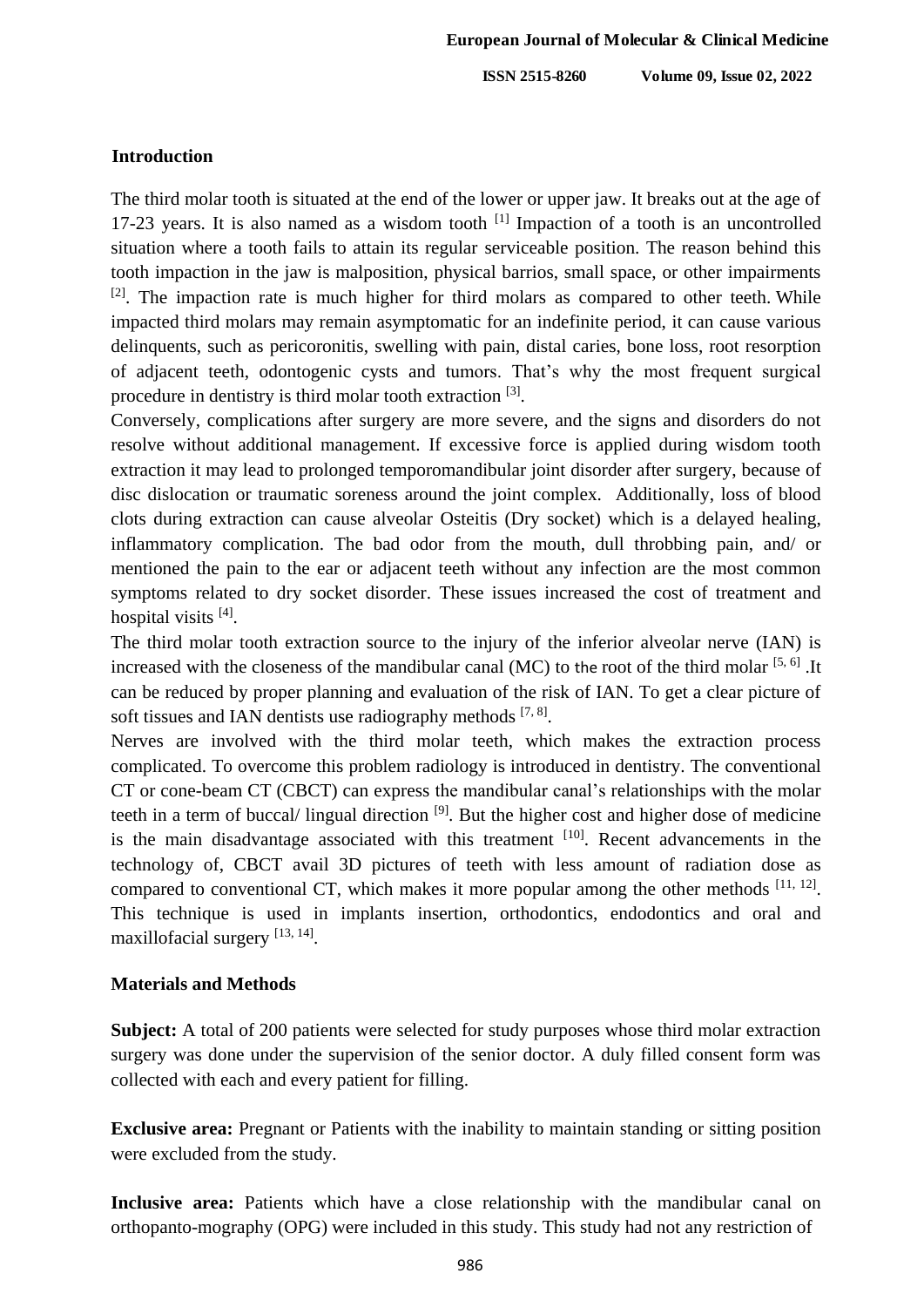**ISSN 2515-8260 Volume 09, Issue 02, 2022**

age or gender. CBCT examination was performed, whenever a physical contact between the mandibular canal and third molar roots was alleged, in presence of Rood's signs.

**Data collection and examination:** Second CBCT examination was conducted on 100 patients, 30 males, and 70 females with an age range of 16-80 years and a mean age of 34and 31 years. An oral and maxillofacial surgeon (M.M.), with an oral surgeon (F.C.) and a clinical radiologist with experience in the field of oral and maxillofacial radiology (G.B.), examined the CBCT images of the patients. A CBCT scanner (NewTom VGi, Verona, Italia) was used to take images and technical parameters were: 110 kV, 0.3-2 mA, range mAs 2.5- 6.7, scan time  $\langle 12s, FOV \text{ of } 12x8 \text{ cm or } 12x15 \text{ cm}$ . The slice thickness of axial images was 0.25 mm and Voxel size was 0.25 mm. The delivered dose was  $2.0$ -2.2 mGy  $\pm$  30%. DICOM format was used for images and evaluated by axial, cross-sectional, and sagittal reconstructions with a thickness of 1 mm and a cutting interval of 1 mm. Dental software was used to handle images and to create panoramic and sagittal oblique (cross-sectional) reformatted images of the maxilla and mandible.

Classification selected for study purpose was easy to use, has a scientific approach, broadly used in hospitals, comprehensive and relatable.

**Statistical analysis:** The SPSS software was used for statistical scrutiny. The following tests were performed for various calculations:

- Cohen K values-for inter-observer agreement.
- Fisher's test-to evaluate the difference in the frequency of the classification classes and subtypes between male and female groups and to find differences in the distribution of cases with contact between IAN and roots while it was buccal/apical, lingual or interradicular.
- Univariate ANOVA-to calculate the difference in age distribution between classes.
- Post-hoc Bonferroni test-for the pairwise comparisons.

## **Results**

The final classification used for the study (describing the possible IAN/third molar relationships in the buccal/lingual direction) was demarcated as follows:

- **1. Class 0:** Plexiform canal, when the mandibular canal is not visible.
- **2. Class 1:** The cortical limitations of the canal are not interrupted. The mandibular canal goes apically or buccally with respect to the tooth but without any touching.
- Subtype 1A: the distance  $IAN/tooth > 2$  mm
- subtype 1B: the distance IAN/tooth  $<$  2 mm
- **3. Class 2:** The cortical limitations of the canal are not interrupted because the mandibular canal turns lingually to the tooth without any touching.
- **Subtype 2A:** The distance IAN/tooth >2 mm.
- **Subtype 2B:** The distance IAN/tooth < 2 mm.
- **4. Class 3:** The tooth is touched with the mandibular canal apical or buccal.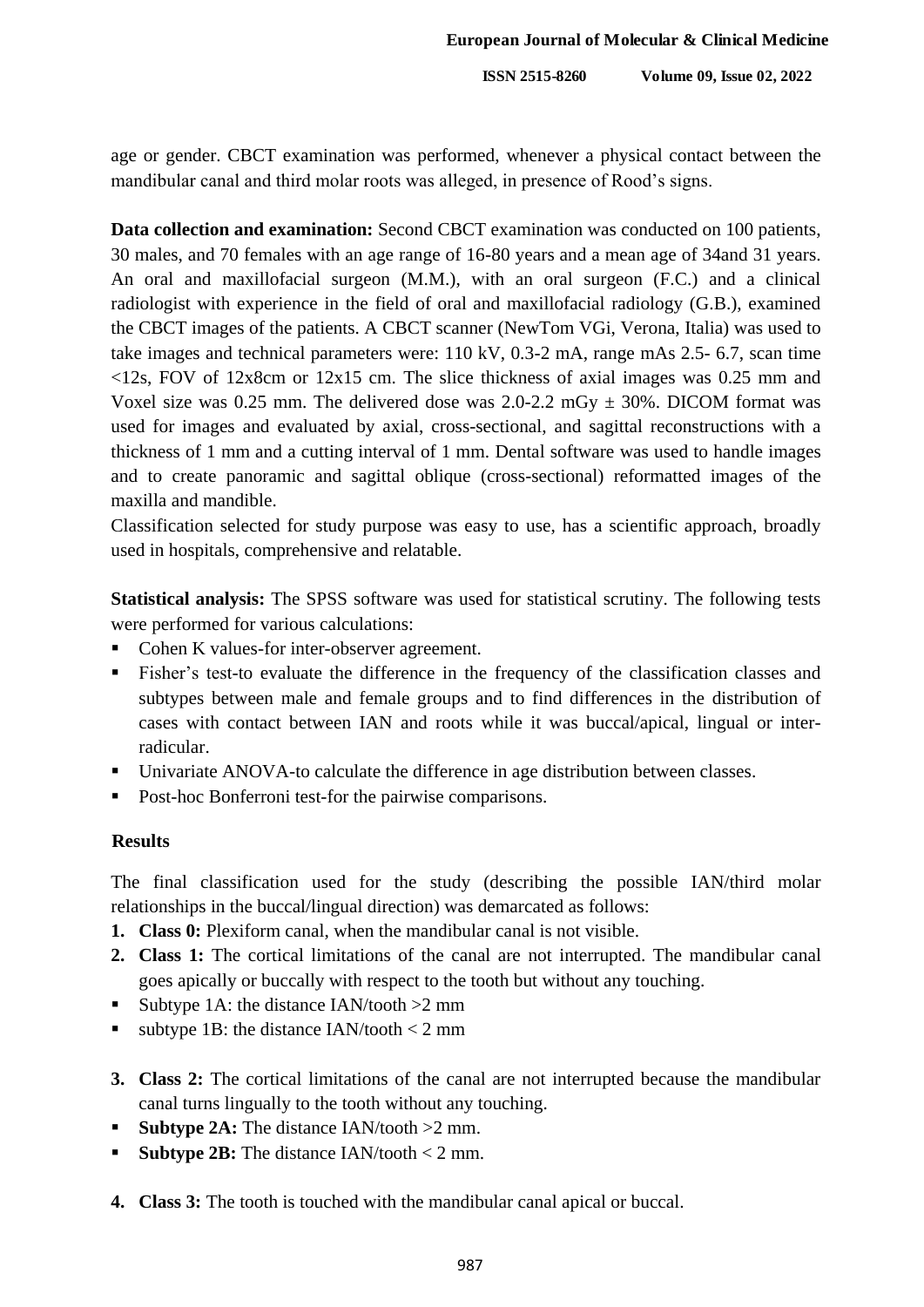- **Subtype 3A:** The mandibular canal displays a conserved diameter in the point of interaction.
- **Subtype 3B:** The mandibular canal displays a smaller calibre and/or adisruption of the corticalization in the point of interaction;
- **5. Class 4:** The tooth is touched lingually by the mandibular canal.
- **Subtype 4A:** The mandibular canal displays a conserved diameter in the point of interaction.
- **Subtype 4B:** The mandibular canal displays a smaller calibre and/or a disruption of the corticalization in the point of interaction;
- **6. Class 5:** The mandibular canal goesin the middle of the roots but without touching them.
- **Subtype 5A:** The distance IAN/tooth  $>2$  mm.
- **Subtype 5B:** The distance IAN/tooth <2 mm.
- **7. Class 6:** The mandibular canal goes in the middle of the roots by touching them.
- **Subtype 6A:** The mandibular canal displays a conserved diameter in the point of interaction.
- **Subtype 6B:** The mandibular canal displays a smaller calibre and/or a disruption of the corticalization in the point of interaction.
- **8. Class 7:** The mandibular canal stuck between the attached roots.

The inter-observer agreement ranged from good to excellent (K value range: 0.67-0.88) for the valuation of classes and subtypes on CBCT images.

The dissemination of classes and subtypes in the study group is demonstrated in table 1. The most signified classes were 3A (20%), 3B (23.88%), and 4B (20%). According to gender-wise evaluation, more numbers were found in class 3B for males (43.13%) and 4B for females (47.01%). No significant variances were detected in the distribution of classes in both gender study groups, other than class 4B (Fisher exact test; p< 0.05) as shown in table 2.

The predominance of buccal/apical, lingual, and inter-radicular course of the mandibular canal was also coordinated with the existence or non-attendance of direct contact with roots. The most recurrent anatomical course was buccal or apical when IAN, was not in contact with the third molar teeth. For the lingual course, only one case was exposed and for the inter-radicular zero cases were found. In the reference of direct contact between IAN and the tooth mainly buccal or apical course was found, on the other hand, a noteworthy higher amount of cases of lingual course were observed as compared to the "no contact" group (Fisher exact test;  $p$  < 0.001) as shown in Table 3.

**Table 1:** Frequency of Classes and Subtypes of the CBCT Radiological Classification in the study group

| <b>CBCT</b> Radiological | Frequency $(n, \frac{9}{6})$ in the | Frequency $(n, %)$ in | Frequency $(n, \frac{9}{6})$ in | Age (mean $\pm$ ) |
|--------------------------|-------------------------------------|-----------------------|---------------------------------|-------------------|
| <b>Classification</b>    | study population $(n=143)$          | males group $(n=60)$  | females group $(n=83)$          | $SD)*$            |
|                          | 0%                                  | 0%                    | $0\%$                           |                   |
| ΙA                       | 14.60%                              | 24.50%                | 23.60%                          | $43 + 3$          |
| 1Β                       | 16%                                 | 32.76%                | 21.01%                          | $23.8 + 1.75^b$   |
| 2Α                       | 0%                                  | 0%                    | $0\%$                           |                   |
| 2Β                       | 0.81%                               | 4%                    | $0\%$                           | 32                |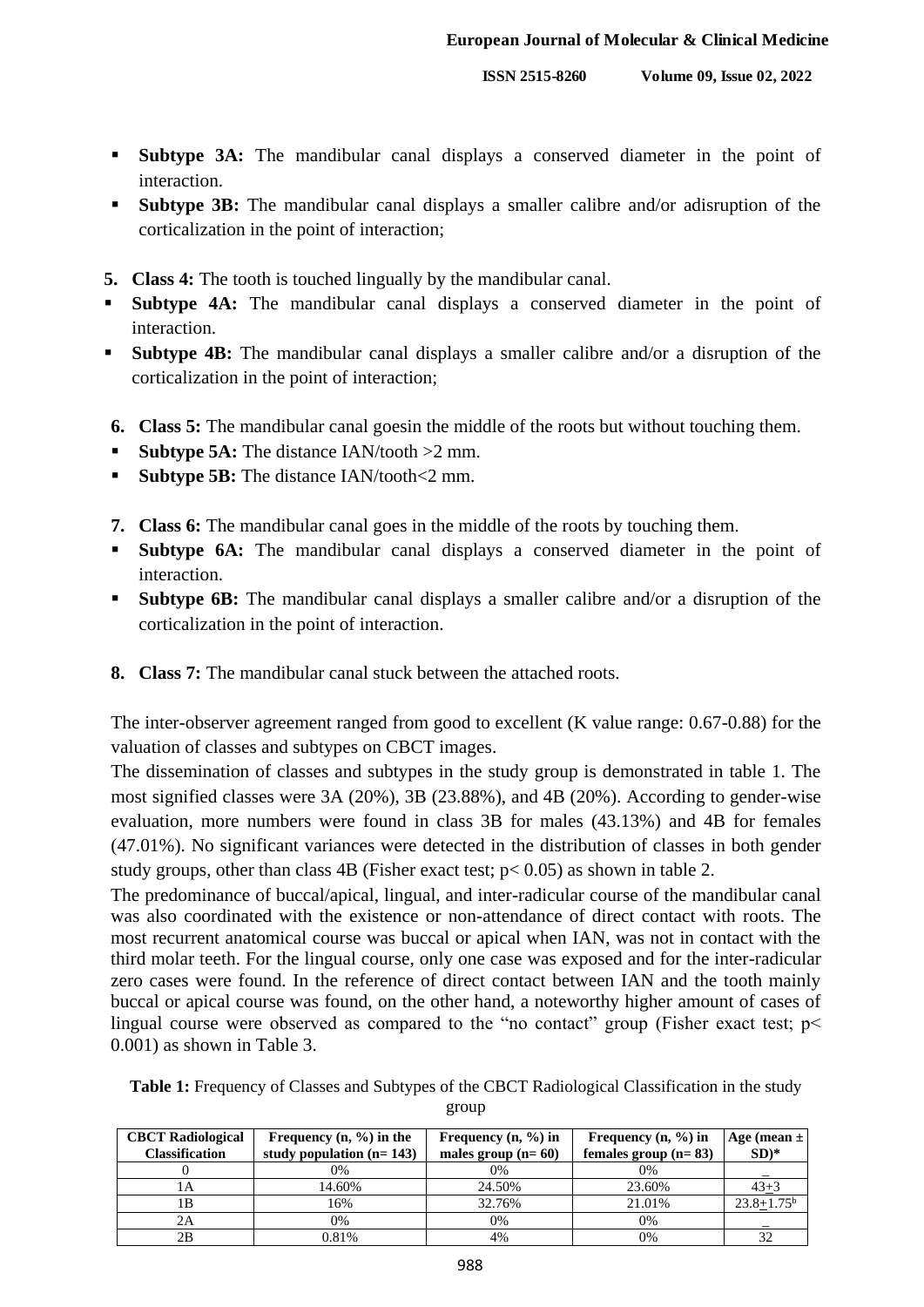**ISSN 2515-8260 Volume 09, Issue 02, 2022**

| 3A | 20%    | 38.98% | 28%                 | $33.5 + 2.89$ |
|----|--------|--------|---------------------|---------------|
| 3B | 23.88% | 43.13% | 38.01%              | $31.17 + 3$   |
| 4A | 0.81%  | 0%     | 2.51%               | 27            |
| 4B | 20%    | 19%    | 47.01% <sup>a</sup> | $33.9 + 3$    |
| 5A | 0%     | 0%     | 0%                  |               |
| 5B | 0%     | 0%     | 0%                  |               |
| 6A | 0.81%  | 0%     | 2.51%               | 18            |
| 6B | 3.95%  | 7%     | 4%                  | $21+0.5^b$    |
|    | 0%     | 0%     | 0%                  |               |

A Significant difference in respect with males group (Fisher exact test,  $p < 0.05$ ).

B Significant difference in respect with 1A (post-hoc Bonferroni test, p < 0.001).

\* Univariate ANOVA, p < 0.00.

**Table 2:** The course of the mandibular canal in respect to the impacted third molar. The presence or absence of a direct relationship is shown

| <b>Position</b>  | No contact IAN/third molar Contact IAN/third molar Total |                 |  |
|------------------|----------------------------------------------------------|-----------------|--|
| Buccal or apical |                                                          |                 |  |
| Lingual          |                                                          | 30 <sup>a</sup> |  |
| Inter-radicular  |                                                          |                 |  |
| Total            |                                                          | 07              |  |

<sup>a</sup>significant difference in respect with "No contact" group (Fisher exact test, p<0.005) <sup>b</sup>significant difference in respect with "No contact" group (Fisher exact test, p<0.005)





#### **Discussion**

The best possible route of removal of the impacted teeth can be figured out by methodical and scrupulous classification of the position of impacted molar teeth. For the minimization of postoperative risks and treatment management, many classifications were given in history. The first classification was introduced in 1926 by winter, it is built on the leaning of the impacted third molar to the long axis of the second molar  $[15]$ . In 1933, Pell and Gregory introduced another classification, which is based on the position of the inferior third molar with respect to the mandibular bone and second molar occlusal plane. These two are the most popular classification among others or are still in use  $[16]$ .

Our study classification is focusing to give the exact relationship between the roots of the mandibular third molar and the IAN and tries to cover all anatomical situations. CT or CBCT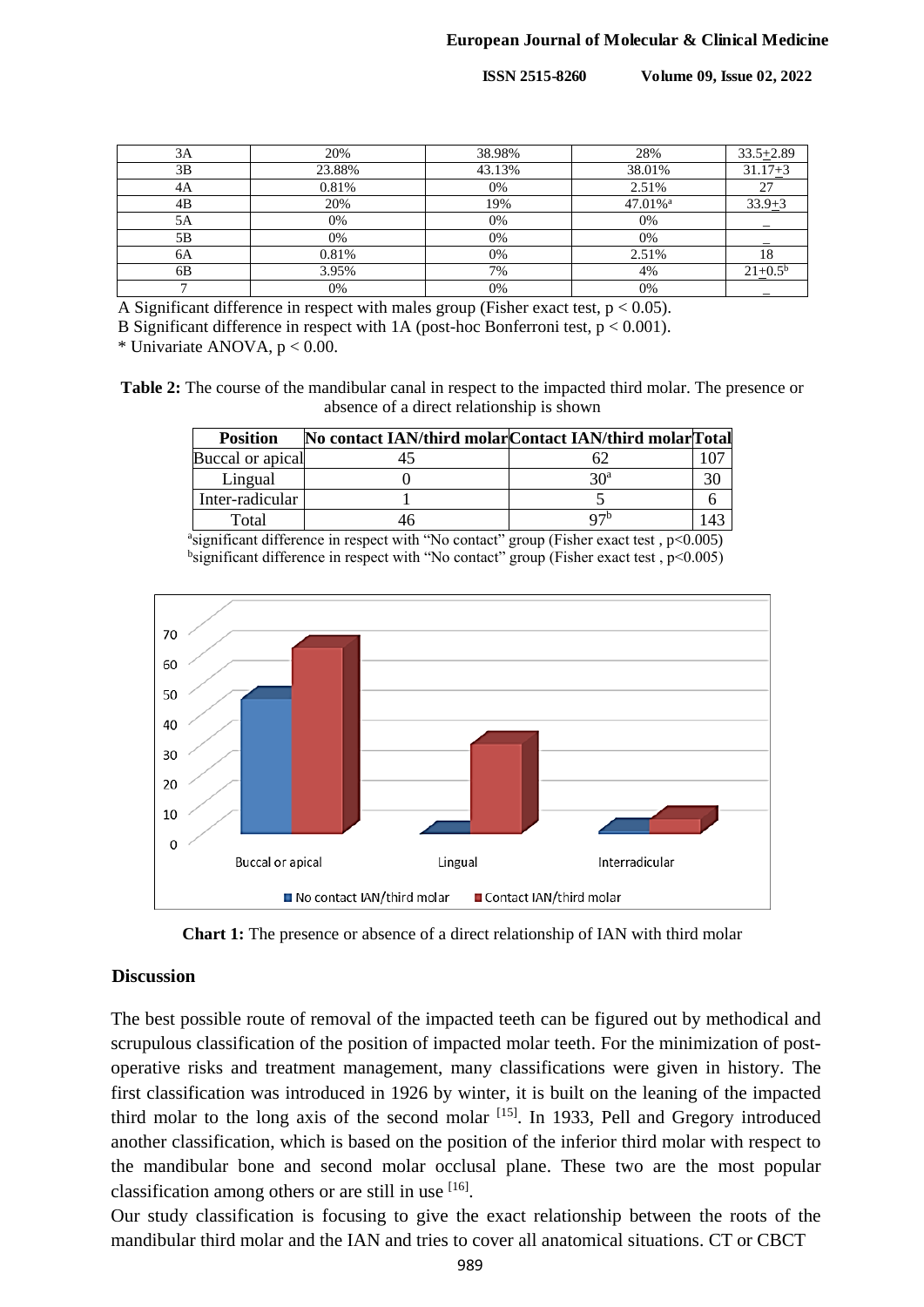was used to get spatial images of the impacted tooth for further categorization of classes and subclasses.

The damage of nerves is increased with the minimization of the distance of the mandibular canal and impacted teeth. This statement was advocated by Jhamb *et al*. [17] who divided the measured distance with cortical break into 4 categories,  $($  > 1 mm, 0 to 1 mm, 0 mm and 0 mm) and Sammartino et al. <sup>[18]</sup> She projected a safety distance from IAN of 1.5 mm to avoid indirect cuts of the nerve bundle during implant placement. That's why we choose a cut-off of 2 mm in our classification to separate cases with higher risk or lower risk.

Our purposed classification subdivide classes either by buccal/apical or lingual, this is justified by findings of Ghaeminia *et al*. She observed that the IAN was more often exposed when the mandibular canal was located at the lingual or inter-radicular side to the third molar roots than buccally  $(p < 0.02)$  and caused more sensory impairments. It could happen because the surgeon starts his surgery from the vestibular side, and create force lingually which is harmful. [19] .

The risk of IAN injury was increased with the loss of cortical integrity and the size of cortical defect was estimated by Susarla *et al*. [20] . That aspect is also considered in our classification for auxiliary differentiation (as preserved calibre and corticalization).

The age group distribution in our study is not equal but the difference was statistically significant for 1B and 6B classes in respect to class 1A (post-hoc Bonferroni test,  $p < 0.001$ ). Which elucidates the maximum number of impactions seen was 25-30 years which was also the mean age group in the studies done by De Melo [9] *et al*. 4B subdivision shows a close relationship of molar roots with lingual side of IAN was more in female versus male. It is associated with the buccal/lingual thickness of the mandibular bone, estimated by Nakagawa et al. Females has thin mandibular bone as compared to male so reflect a close relationship. (21)

In our study classification, the distribution of the classes presented an occurrence of buccal or apical course of the mandibular canal tailed by lingual position and inter-radicular one. These results are in agreement with previous literature  $[9, 22]$ . When data were matched with the presence or absence of interaction between IAN and third molar, regardless of corticalization of the canal or not, a significant difference was observed for the lingual course and interradicular course. These outcomes are correlated by Jhamb *et al.* [17].

#### **Conclusion**

The study was done with the aim to propose a new classification for impacted mandibular third molars on CBCT images which cover all aspects of the anatomical situation. The study group of an initial sample of 143 impacted third molars was taken. Results emphasized that a close relationship of molar roots with the lingual side of IAN was more in female versus male other than it no anatomic differences occur in terms of IAN relationships between males and females. Younger patients displayed an increased rate of direct contact with a reduced calibre of the canal and/or without corticalization. This increases the chances of IAN damage, especially in the young woman (age range 25-30 years) with a lingual course of the mandibular canal.

Further studies will be required because some classes had not reported any cases due to a rare anatomical situation. However, the use of this classification is appreciated to get the equal definition of impacted teeth on CBCT images worldwide.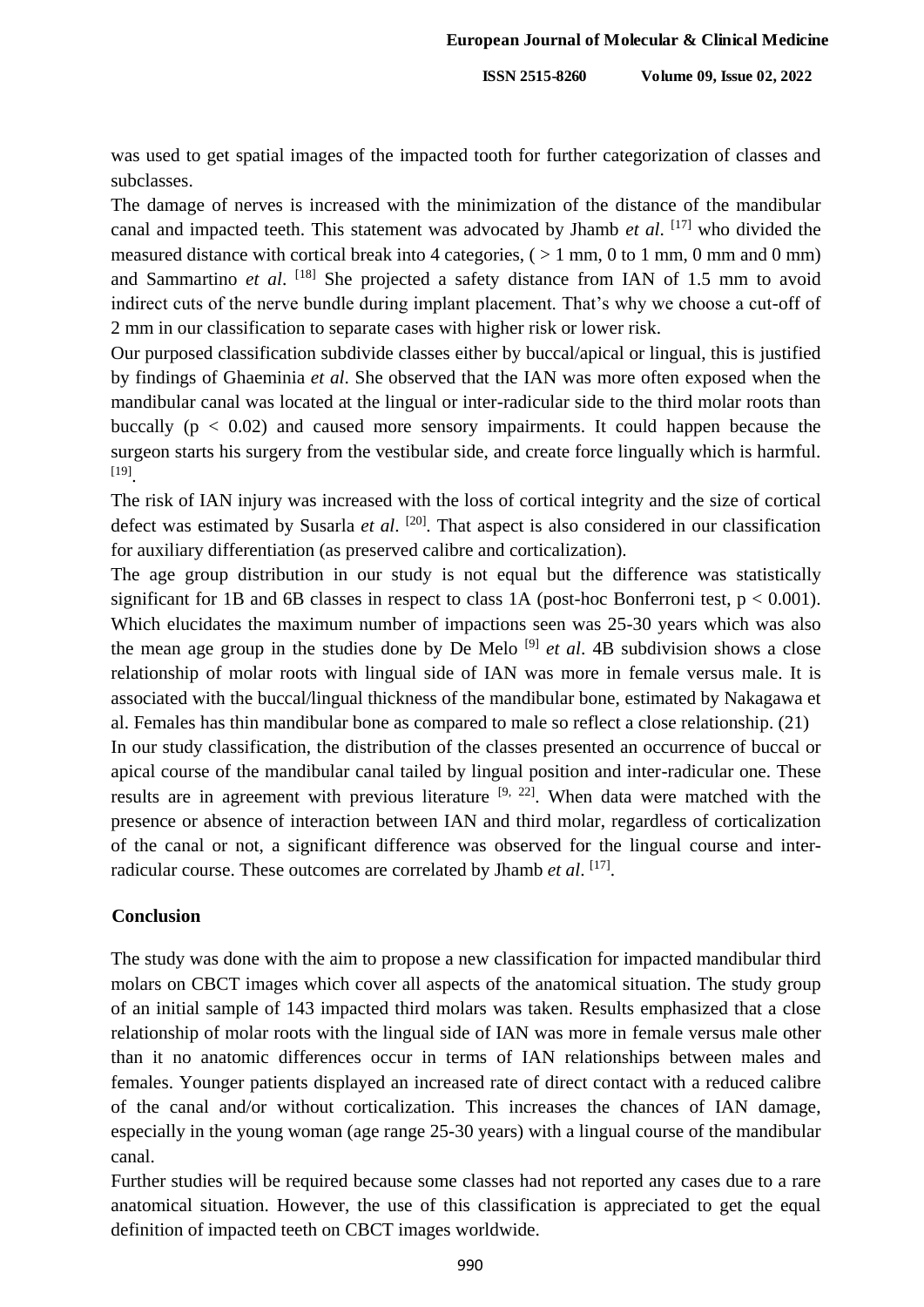#### **References**

- 1. Varghese G. Management of Impacted Third Molars. In: Bonanthaya K, Panneerselvam E, Manuel S, Kumar VV, Rai A. (eds.) Oral and Maxillofacial Surgery for the Clinician. Springer, Singapore. 2021;1346-614.
- 2. Archer WH. Oral Surgery: A Step-by-Step Atlas of Operative Techniques, W.B. Saunders Company, Philadelphia, PA, USA, 4th edition, 1966.
- 3. Santosh P. Impacted Mandibular Third Molars: Review of Literature and a Proposal of a Combined Clinical and Radiological Classification. Annals of medical and health science research. 2015;5(4):229-234.
- 4. Lee CT, Zhang S, Leung YY, Li SK, Tsang CC, Chu CH. Patients' satisfaction and prevalence of complications on surgical extraction of third molar. Patient Prefer Adherence. 2015;9:257-263.
- 5. Blondeau F, Daniel NG. Extraction of impacted mandibular third molars: postoperative complications and their risk factors. Journal of the Canadian Dental Association. 2007;73:325.
- 6. Tay AB. Go WS. Effect of exposed inferior alveolar neurovascular bundle during surgical removal of impacted lower third molars. Journal of Oral and Maxillofacial Surgery. 2004;62:592-600.
- 7. Bouloux GF, Steed MB, Perciaccante VJ. Complications of third molar surgery. Oral and Maxillofacial Surgery Clinics of North America. 2007;19:117-28, 7.
- 8. Suomalainen A, Venta I, Mattila M, Turtola L, Vehmas T, Peltola JS. Reliability of CBCT and other radiographic methods in preoperative evaluation of lower third molars. Oral surgery, oral medicine, oral pathology, oral radiology and endodontics. 2010;109:276-84.
- 9. De Melo Albert DG, Gomes AC, Do Egito Vasconcelos BC, De Olioveira e Silva ED, Holanda GZ. Comparison of orthopantomographs and conventional tomography images for assessing the relationship between impacted lower third molars and the mandibular canal. Journal of Oral and Maxillofacial Surgery. 2006;64:1030-7.
- 10. Tantanapornkul W, Okouchi K, Fujiwara Y, Yamashiro M, Maruoka Y, Ohbayashi N, *et al*. A comparative study of cone-beam computed tomography and conventional panoramic radiography in assessing the topographic relationship between the mandibular canal and impacted third molars. Oral surgery, oral medicine, oral pathology, oral radiology and endodontics. 2007;103:253-9.
- 11. Dawood A, Brown J, Sauret-Jackson V, Purkayastha S. Optimization of cone beam CT exposure for pre-surgical evaluation of the implant site. Dentomaxillofacial Radiology. 2012;41:70-4.
- 12. Durack C, Patel S. Cone beam computed tomography in endodontics. Brazilian Dental Journal. 2012;23:179-91.
- 13. Dalessandri D, Bracco P, Paganelli C, Hernandez Soler V, Martin C. *Ex vivo* measurement reliability using two different cbct scanners for orthodontic purposes. International Journal of Medical Robotics and Computer Assisted Surgery. 2012;8:230-42.
- 14. Pohlenz P, Blessmann M, Blake F, Heinrich S, Schmelzle R, Heiland M. Clinical indications and perspectives for intraoperative cone-beam computed tomography in oral and maxillofacial surgery. Oral surgery, oral medicine, oral pathology, oral radiology and endodontics. 2007;103:412-7.